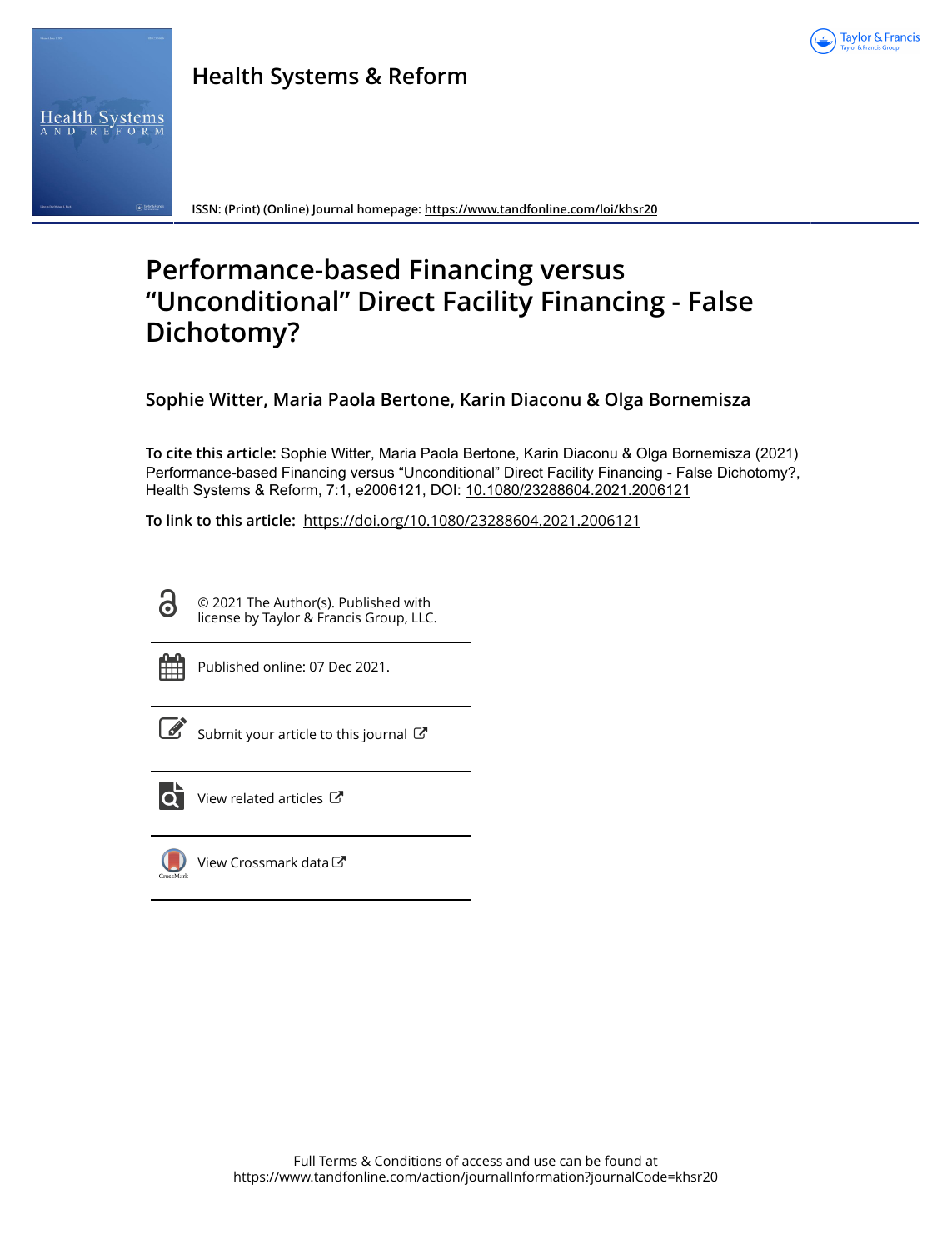#### POLICY REPORT

**a** OPEN ACCESS **D** Check for updates

Taylor & Francis Taylor & Francis Group

# **Performance-based Financing versus "Unconditional" Direct Facility Financing - False Dichotomy?**

Sophie Witte[r](http://orcid.org/0000-0002-7656-6188) D<sup>[a](#page-1-0)</sup>, Maria Paola Bertone<sup>a</sup>, Karin Diaconu<sup>a</sup>, and Olga Bornemisza<sup>[b](#page-1-0)</sup>

<span id="page-1-0"></span>ªInstitute of Global Health and Development & ReBUILD for Resilience, Queen Margaret University, Edinburgh, UK; <sup>ь</sup>Health Systems Strengthening, Global Fund for Aids, Tuberculosis and Malaria, Geneva, Switzerland

#### **ABSTRACT**

A debate about how best to finance essential health care in low- and middle-income settings has been running for decades, with public health systems often failing to provide reliable and adequate funding for primary health care in particular. Since 2000, many have advocated and experimented with performance-based financing as one approach to addressing this problem. More recently, in light of concerns over high transaction costs, mixed results and challenges of sustainability, a less conditional approach, sometimes called direct facility financing, has come into favor. In this commentary, we examine the evidence for the effectiveness of both modalities and argue that they share many features and requirements for effectiveness. In the right context, both can contribute to health system strengthening, and they should be seen as potentially complementary, rather than as rivals.

#### **ARTICLE HISTORY**

Received 5 August 2021 Revised 28 October 2021 Accepted 10 November 2021.

#### **KEYWORDS**

Performance-based financing; direct facility financing; health system strengthening; health financing reforms; low- and middle-income countries

#### **Introduction**

Performance-based financing (PBF) has been proliferating in low- and middle-income countries (LMICs) over the past decade in the health sector, with an increasing number of programs being tested and rolled out, varying in size from small pilots to national scale programs, and supported by a mix of international and national funding. While within the broader results-based financing field, there are diverse models in operation, including conditional transfers in kind, performance-based incentives to health workers, performance-based contracts, results-based aid and target payments, here we focus on the most common model of PBF, which accounted for 37 out of 59 studies in the recent Cochrane review, $<sup>1</sup>$ </sup> with the Health Results Innovation Trust Fund alone supporting 35 programs in 29 countries, of which the majority use PBF models.<sup>2</sup> PBF targets performance at health facility level and specific rules on how funds may be used are usually elaborated, including cases where funds may "trickle down" to staff internally, resulting in staff receiving a proportion of funds as incentives. Payments are often based on fixed amounts per targeted service delivered, modified by quality assessments and sometimes other weightings related to equity (e.g., remoteness).<sup>3</sup> Regular verification of the services provided (quantity) and of their quality is conducted in facilities, and this forms the basis for the calculation of

<span id="page-1-3"></span>facilities' retrospective payments. The evidence base on paying for performance in health care has also expanded exponentially over the last decade, with admissible impact assessments in LMICs growing from 9 to 59 between the Cochrane reviews of 20[1](#page-4-0)2 and 2021.<sup>1,4</sup> At the same time, there has been an expansion of research into the underlying theory of change of  $PBF$ ,<sup>5</sup> its mechanisms of change, $6$  its deployment in different contexts, $\frac{7}{1}$  $\frac{7}{1}$  $\frac{7}{1}$  and its systemic<sup>3</sup> and equity effects.<sup>8</sup>

<span id="page-1-6"></span><span id="page-1-5"></span><span id="page-1-4"></span><span id="page-1-2"></span>While less clearly defined in the literature and less studied, "unconditional" direct facility financing (DFF) has (re)emerged in the debate on facility funding modalities. Under DFF, payments are made directly from a national fund to health care facilities (usually based on prospective approaches such as capitation payments or facility budget plans). $9$  As with PBF, these funds are commonly used to finance smaller non-salary recurrent operating expenditures, such as facility operating costs and supplies, with the bulk of facility input costs (salaries, capital expenditure and medicines) being funded separately or provided in kind.

<span id="page-1-7"></span><span id="page-1-1"></span>With mixed evidence in relation to PBF's utilization and health outcome effects, $<sup>1</sup>$  concerns about high transaction</sup>  $costs<sup>10</sup>$  and challenges of integration and sustainability<sup>11</sup> of PBF, a debate has been growing amongst development partners and funders over whether a DFF approach might be more simple, cost-effective and sustainable,

CONTACT Sophie Witter switter@qmu.ac.Uk **Institute of Global Health and Development & ReBUILD for Resilience, Queen Margaret University,** Edinburgh EH21 6UU, UK

© 2021 The Author(s). Published with license by Taylor & Francis Group, LLC.

This is an Open Access article distributed under the terms of the Creative Commons Attribution License (http://creativecommons.org/licenses/by/4.0/), which permits unrestricted use, distribution, and reproduction in any medium, provided the original work is properly cited.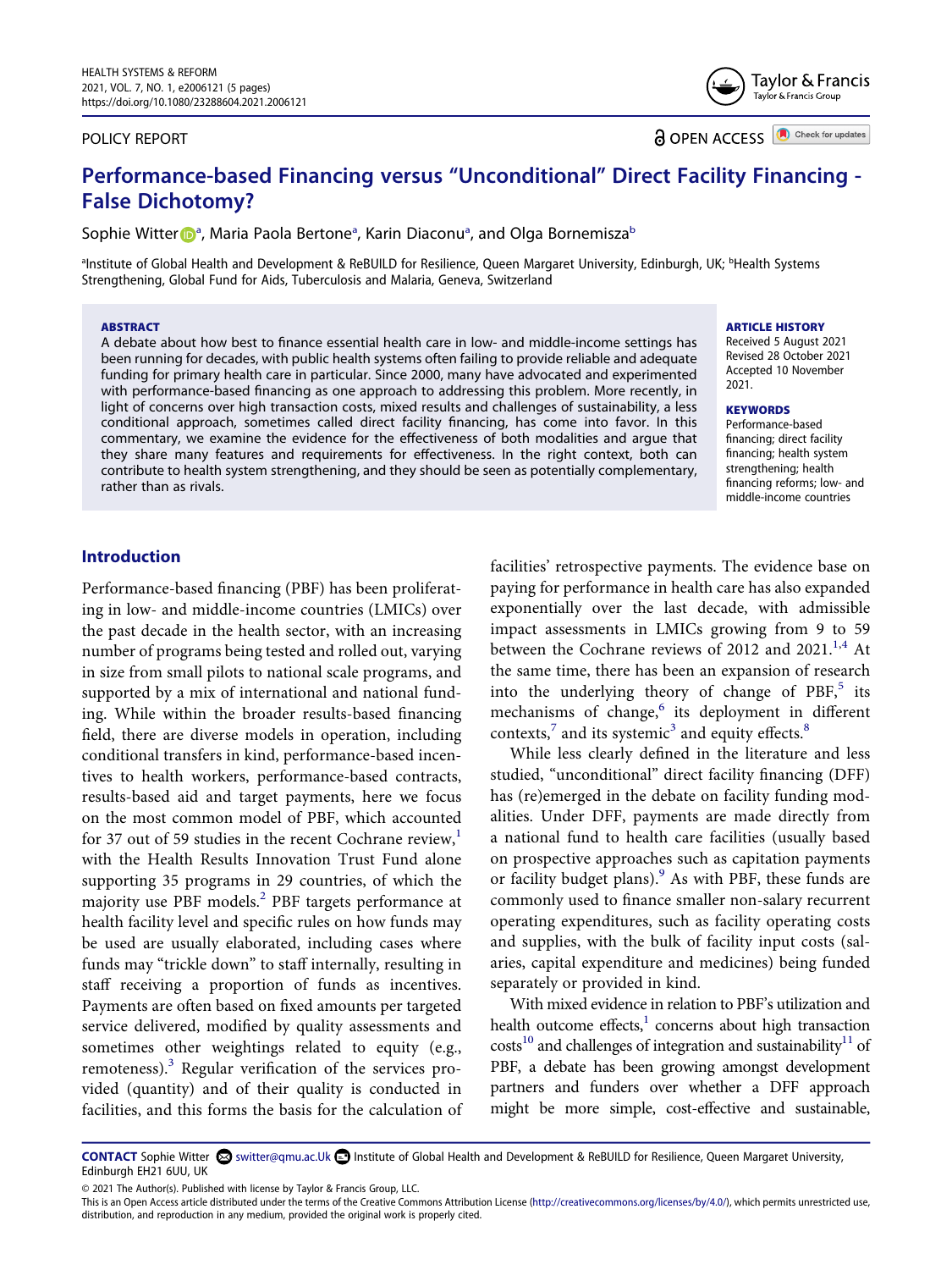while also achieving the goal of increasing resources at provider (especially primary care) level. In this commentary, we consider how PBF and DFF differ, what they have in common, and highlight their shared prerequisites for effectiveness. Rather than being seen as alternatives, they may more appropriately be seen as complementary and must be tailored to each context, ensuring that health financing arrangements in the system overall are moved in the right direction in relation to underlying principles for strengthening health financing. $12$ 

#### <span id="page-2-0"></span>**Addressing Shared Challenges**

<span id="page-2-1"></span>In low- and lower-middle-income settings, PBF and DFF are driven to a large extent by similar fundamental health system challenges. Since the 1980s, governments have struggled to provide adequate and reliable funding to primary facilities in particular, leading to decades of reliance on user charges for small but essential operating costs, with detrimental effects on supply and demand sides, including unmet health needs, inequity of access, poor coverage with essential services and low quality of care.<sup>13</sup> This failure reflects a combination of resource shortages, political economy (which favored higher level facilities), perverse incentives for providers, system failures (such as weak public financial management systems) but also low levels of trust, which challenged any increase in facilities' autonomy.<sup>14</sup>

#### <span id="page-2-2"></span>**Differences and Similarities in Approach**

There are differences between PBF and DFF: in broad terms, PBF funding is tied to specific outputs and quality measures, and so typically has tighter systems of verification. This reduces fiduciary risks, but increases costs and the risks of operating a parallel information and public finance management system. By contrast, DFF operates on a higher trust basis, typically using routine reporting and auditing systems, and therefore may be more appropriate, in general, in more mature or stable health systems.<sup>[15](#page-5-4)</sup>

Underlying this is a difference in framing, with PBF focusing more on the importance of effort, incentives, and alignment of principals and agents. In turn, DFF focuses more on the importance of delivering resources, without which providers cannot be held accountable for service delivery. To some extent, these link to ideological positions, as well as reflecting differing professional lenses, which explains some of the heat in the debate, on PBF in particular.<sup>16</sup>

<span id="page-2-4"></span>Labels are often misleading, however, and the implication that one payment system is dependent on "performance" and the other is not does not reflect the reality. All payments are conditional, although the assessment of performance can be harder (a fixed payment per quality-adjusted output, for example, for many PBF schemes) or softer (for example, payments linked to timely reporting, or meeting agreed facility targets).

<span id="page-2-5"></span>Moreover, while the labels direct us to think of finance as a key mechanism of change, all evidence to date (and knowledge of health systems as complex adaptive systems) points to the recognition that PBF and DFF are part of a much broader package of changes, in which other components may indeed be more significant in explaining results (positive, neutral and negative, also unintended as much as intended).<sup>17</sup> For example, both approaches may be accompanied by increased feedback to health staff on their collective performance, greater signaling of priorities, support for planning, giving greater weight to reporting, engaging communities more, and increasing the autonomy to direct resources as needed at the facility level. Each of these have independent and combined potential to improve health service delivery and outcomes.

#### **Shared Pre-requisites**

While PBF is sometimes portrayed as complex and DFF as a simple approach, both require considerable groundwork to be effective. For example, both typically require reinforcement of management and accounting skills and capacity at facility level (including in budget preparation and management), as well as improved supervision from the district, investment in robust information systems, and the establishment of facility bank accounts to receive payments. These have been lacking in many LMIC contexts, where financial resources have been managed at the district, or equivalent, level on behalf of facilities. More broadly, neither PBF nor DFF will work in an environment where the national level is unwilling to decentralize decision space and resources, as has been the case in some settings.<sup>18</sup>

<span id="page-2-7"></span><span id="page-2-6"></span><span id="page-2-3"></span>In addition, there are a number of important program design and implementation components which both approaches need to elaborate, such as estimating resource requirements ("prices" for indicators in the case of PBF, and for DFF the funding amounts needed by facilities, taking into account the degree of subsidies from other sources); determining reporting, verification and performance review approaches; agreeing, monitoring and enforcing policies on charges to users; and determining and enforcing any rules on staff benefits from the funds, and on how funds can be used more generally. Both may be accompanied by donor pooling of funding, thus functioning as a donor harmonization tool to some extent.<sup>[15](#page-5-4),[19](#page-5-8)</sup> They have also faced shared implementation challenges, such as delays in funds reaching facilities and need for ongoing supervisory support to facilities.<sup>[20](#page-5-9),[21](#page-5-10)</sup>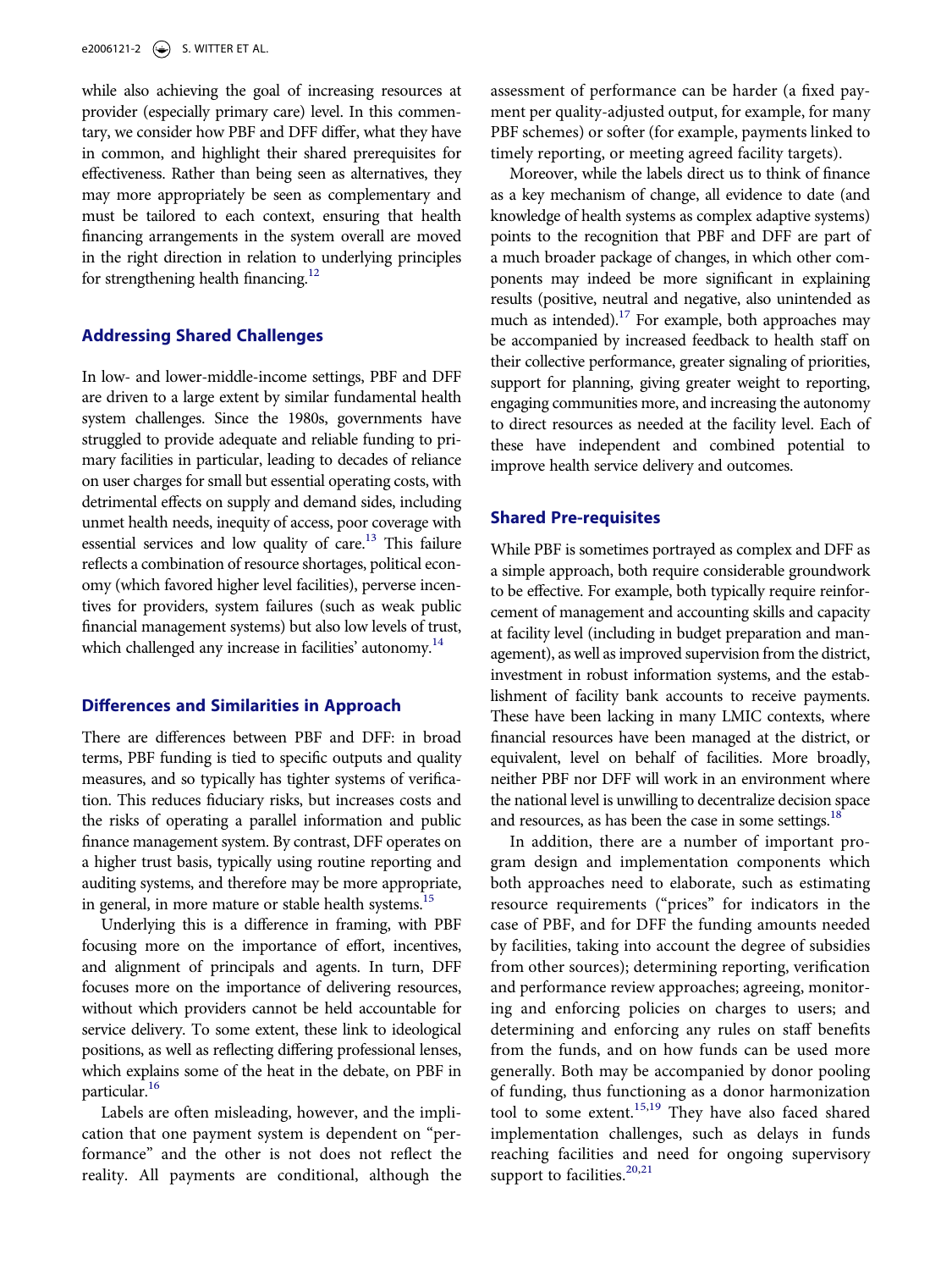#### **Results to Date**

More research has been done on the impact of PBF in LMICs to date than on DFF. However, the evidence for PBF's effectiveness remains mixed and the quality of evidence is still assessed as low in general.<sup>1</sup> Compared to the "status quo" (with no additional financing) and for targeted PBF indicators, a recent systematic review<sup>1</sup> found that some utilization indicators (such as provision of HIV testing and prevention of mother-to-child transmission of HIV) had moved positively, while others (such as provision of antiretrovirals and bed net use) had moved negatively, and some were uncertain (e.g., tuberculosis (TB) adherence). There was limited evidence for impact on health outcomes, but some positive evidence for TB treatment success. In general, quality of care (especially structural), resource availability and patient satisfaction were positively influenced, with some exceptions. However, other areas which are important to the theory of change of PBF did not apparently respond so well; these included staff-related indicators (satisfaction, motivation and absenteeism), user fee payments, facility governance and improved equity of utilization. In the minority of studies where unintended consequences were assessed, no major distortions were found.<sup>[1](#page-4-0)</sup>

For DFF, more evidence is needed but preliminary findings are somewhat similar to those on PBF, suggesting responses in utilization and quality of care but less impact on user fees to date.<sup>15</sup> In studies comparing PBF with interventions using less conditional financing (which were constructed as comparators for PBF, and did not represent realistic forms of DFF), neither model came out as consistently superior and most evaluations noted that the two interventions had similar impacts overall. When adjusted for additional resources (in five studies), PBF performed somewhat better than controls for some quality and autonomy measures, but less well for utilization. There was no difference in health out-comes, despite slightly higher expenditure in PBF sites.<sup>[1](#page-4-0)</sup>

# **Potential as Health System Strengthening Intervention**

Both PBF and DFF should be seen as potential health system strengthening interventions, not just health financing interventions, as they potentially impact all system areas and should in principle be coherent with arrangements in them. For example, they need to take into account:

• Existing health worker distribution and remuneration (its adequacy and existing staff incentives and performance management),

- Drug supply systems (the reliability, quality and cost of supplies which facilities already access),
- Governance structures (including the degree to which the community is engaged in facility management),
- Public financial management systems (for budgeting, channeling and accounting for funds, including the degree of financial and managerial autonomy), as well as adequacy and reliability of overall fund flows,
- Health information systems (for reporting, verifying performance and identifying bottlenecks),
- Service packages (to prioritize essential services and support quality of care),
- Infrastructure quality and distribution (as financing a badly distributed network can reinforce inequities and inefficiencies, and facilities need access to IT services, banking, and communications), and
- Measures to address community access barriers (as both approaches work mainly on strengthening the supply side).

## **Conclusions**

<span id="page-3-0"></span>Whether it is best to address the challenges facing primary facility financing through PBF, DFF, or reforms to basic public financial management systems, or all of them combined, will depend on the context. In settings where basic financing is in place (typically middle- or high-income countries), PBF may play a different role, focusing on marginal incentives for quality. However, in LMIC settings, and especially in fragile settings where many of the programs have been implemented, $<sup>7</sup>$  PBF has</sup> provided core finance for recurrent costs at primary facilities and often augmented inadequate salaries for staff.<sup>22</sup> The interaction with donors in LMIC settings has also been significant, with some donors seeing PBF in particular as an appealing approach to make a clearer link between their investments and results. At a higher system level, PBF programs tend to promote separate purchasing, fund-holding and verification agencies, which likely reduce some risks but also increase costs and increase dependence on external organizations. Coherence with wider reform plans is important: if the country is moving toward a purchaser/provider split and individual-based coverage, for example through health insurance, then a PBF model may develop some of the needed capacities, $23$  while DFF is more suited to an integrated purchasing model.

In many countries, mixed provider payment systems have been found best to manage the advantages and disadvantages of any single approach, and in the longer term,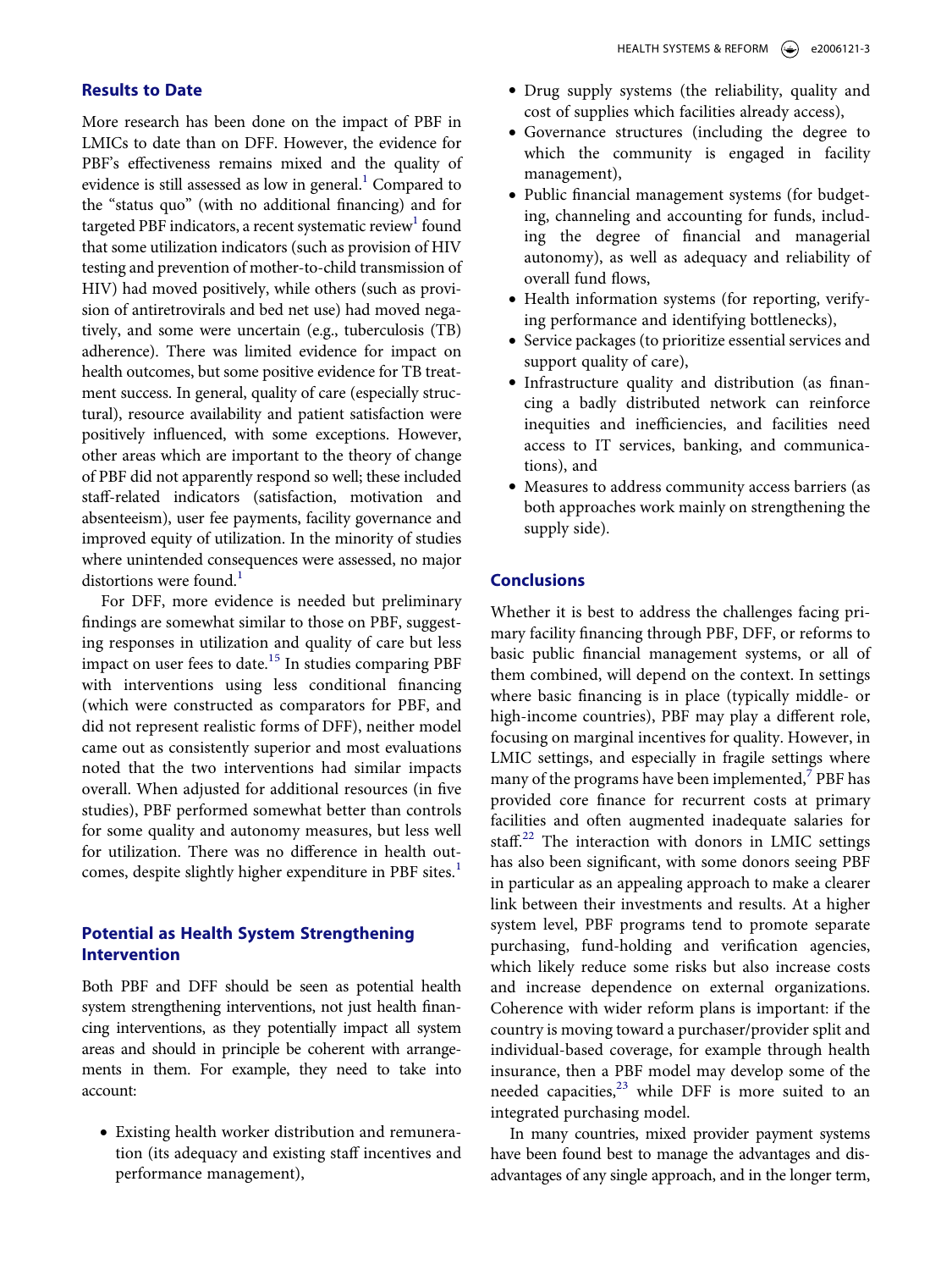LMICs will likely move to systems that mix predictable base payments, which fit to known population distribution and needs, with a smaller performance-related element. In that sense, DFF can be foundational for PBF, with DFF funding general service provision and PBF focusing on incentivizing utilization or quality for specific services that are identified as suboptimal—or indeed vice versa, where PBF has helped to establish the prerequisites for DFF (not just banking but also planning and financial management capacities at health facility level and supportive national public finance management systems). Verification should be embedded in every payment mechanism, but has to be cost-effective and based on national auditing and observed risks (e.g., analysis of data for outliers, which prompt investigation and controls, which is more cost-effective than the universal verification which many PBF schemes practice). $^{24}$ 

More generally, as a system strengthening intervention, both have promise if designed with good fit to the context and its health system blockages. Both (independently or as a package) can provide the small but essential flexible resources which are needed at facility level to support integrated care packages. Both have the potential to provide a mechanism for donor harmonization. PBF has benefited from a period of intense experimentation and documentation of its model. DFF benefits from a more integrated approach, with lower transaction costs and potentially more sustainability. Both require complementary interventions at facility and community levels. In relation to financial barriers for users, both programs could potentially reduce these, but this component needs more explicit attention and enforcement as results have been disappointing to date.

#### **Acknowledgments**

We would like to thank Global Fund staff members who engaged with and shaped this work, including Michael Borowitz and Benjamin Loevinsohn.

#### **Disclosure of Potential Conflicts of Interest**

No potential conflict of interest was reported by the author(s).

### **Funding**

The review on which this paper is based was funded by the Global Fund for AIDS, Tuberculosis and Malaria.

#### **ORCID**

Sophie Witter **b** http://orcid.org/0000-0002-7656-6188

#### **Author Contributions**

SW led the drafting of the paper. All authors contributed to it and approved the final version.

### **Data Availability Statement for Basic Data Sharing Policy**

All data is contained within referenced documents.

#### **References**

- <span id="page-4-0"></span>1. Diaconu K, Falconer J, Verbel-Facuseh A, Fretheim A, Witter S. Paying for performance to improve the delivery of health interventions in low- and middle-income countries (Review update). Cochrane Database Syst Rev. [2021;](#page-1-1) 5: CD007899.
- <span id="page-4-1"></span>2. RBF Health. [accessed 2021 Oct 10]. [https://www.](https://www.rbfhealth.org/mission) [rbfhealth.org/mission](https://www.rbfhealth.org/mission) .
- <span id="page-4-2"></span>3. Witter S, Toonen J, Meessen B, Kagubare J, Fritsche G, Vaughan K. Performance-based financing as a health system reform– mapping the key dimensions for monitoring and evaluation. BMC Health Serv Res. [2013;](#page-1-2)13:36. doi:[10.1186/1472-6963-13-367.](https://doi.org/10.1186/1472-6963-13-367)
- <span id="page-4-3"></span>4. Witter S, Fretheim A, Kessy F, Lindahl AK. Paying for performance to improve the delivery of health interventions in low and middle-income countries. Cochrane Database Syst Rev. [2012;](#page-1-3)(2). doi:[10.1002/14651858.](https://doi.org/10.1002/14651858.CD007899.pub2) [CD007899.pub2.](https://doi.org/10.1002/14651858.CD007899.pub2)
- <span id="page-4-4"></span>5. Rensmans D, Holvoet N, Orach C, Criel B. Opening the 'black box' of performance-based financing in low- and lower middle-income countries: a review of the literature. Health Policy Plan. [2016](#page-1-4);31(9):1297–309. doi:[10.1](https://doi.org/10.1093/heapol/czw045)  [093/heapol/czw045](https://doi.org/10.1093/heapol/czw045).
- <span id="page-4-5"></span>6. Singh N, Covacs R, Cassidy R, Christensen S, Borghi J, Brown G. Realist review to assess for whom, under what conditions and how pay for performance programmes work in low- and middle-income countries. Soc Sci Med. [2021](#page-1-5);270:113624. doi:[10.1016/j.socscimed.2020](https://doi.org/10.1016/j.socscimed.2020.113624)  [.113624.](https://doi.org/10.1016/j.socscimed.2020.113624)
- <span id="page-4-6"></span>7. Bertone MP, Falisse J-B, Russo G, Witter S. Context matters (but how and why?) A hypothesis-led literature review of performance based financing in fragile and conflict-affected health systems. PLOS One. [2018](#page-1-2);13(4): e0195301. doi:[10.1371/journal.pone.0195301](https://doi.org/10.1371/journal.pone.0195301).
- <span id="page-4-7"></span>8. Binyaruka P, Robberstad B, Torsvik G, Borghi J. Who benefits from increased service utilisation? Examining the distributional effects of payment for performance in Tanzania. Int J Equity Health. [2018;](#page-1-2)17. doi:[10.1186/](https://doi.org/10.1186/s12939-018-0728-x)  [s12939-018-0728-x](https://doi.org/10.1186/s12939-018-0728-x).
- <span id="page-4-8"></span>9. Waweru E, Goodman C, Kedenge S, Tsofa B, Molyneux S. Tracking implementation and (un) intended consequences: a process evaluation of an innovative peripheral health facility financing mechanism in Kenya. Health Policy Plan. [2016](#page-1-6);31(2):137–47. doi:[10.1](https://doi.org/10.1093/heapol/czv030)  [093/heapol/czv030.](https://doi.org/10.1093/heapol/czv030)
- <span id="page-4-9"></span>10. Antony M, Bertone MP, Barthes O. Exploring implementation practices in results-based financing: the case of the verification in Benin. BMC Health Serv Res. [2017;](#page-1-7)17(1):1–12. doi:[10.1186/s12913-017-2148-9.](https://doi.org/10.1186/s12913-017-2148-9)